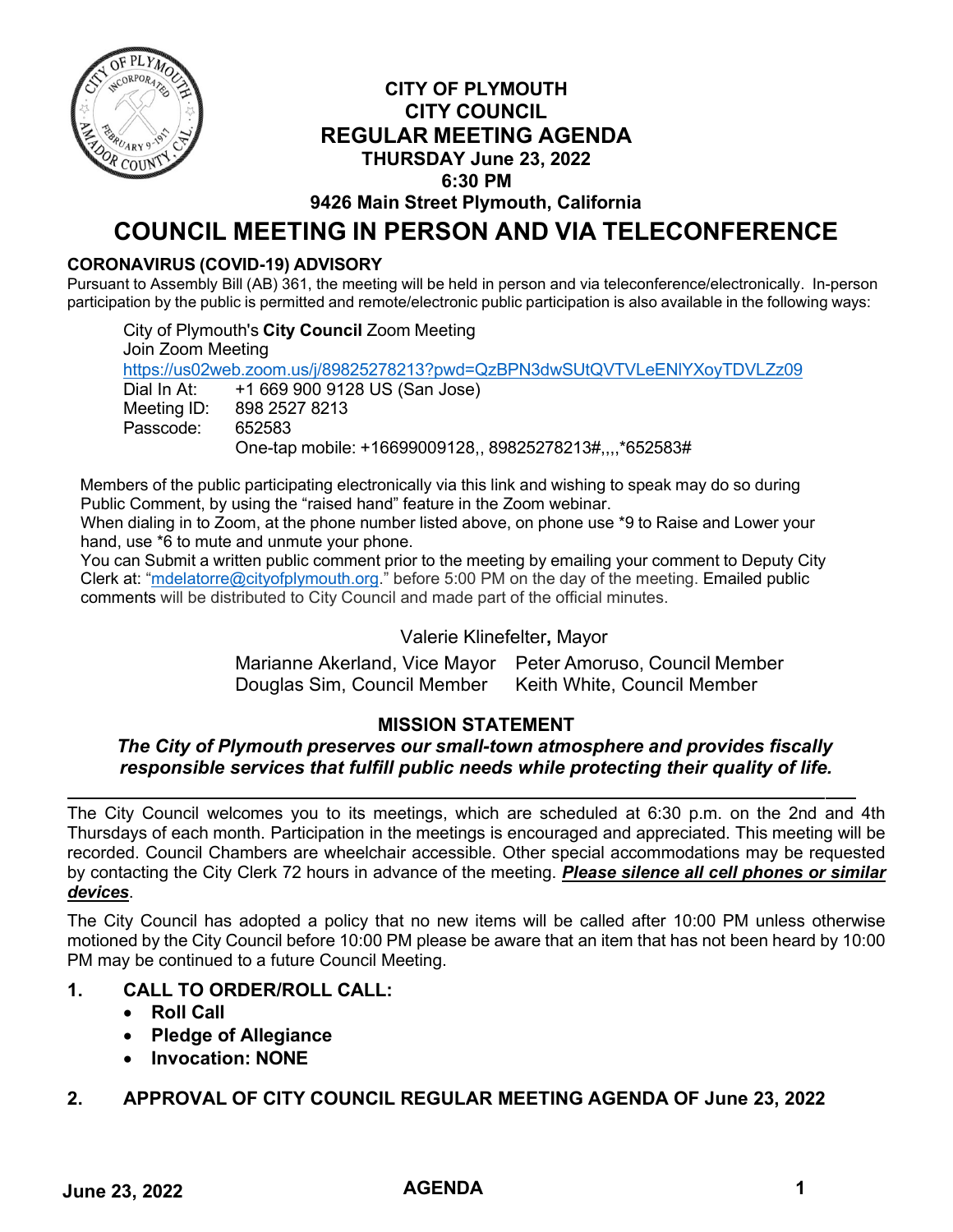#### **3. PUBLIC COMMENT:**

Under Government Code Section 54954.3, citizens wishing to address the Council for any matter not on the agenda may do so at this time by completing and submitting a Speaker Submittal Form to the City Clerk or following the COVID-19 advisory instructions noted on the first page of this agenda, speakers will be called by the Mayor at the point on the agenda when the item will be heard. Speakers are encouraged to keep comments to three minutes or less and to state name and community of residence but doing so is not required.

Under provisions of the California Government Code, the City Council is prohibited from materially discussing or taking action on any item not on the agenda unless it can be demonstrated to be of an emergency nature or an urgent need to take immediate action arose after the posting of the agenda.

#### **4. APPOINTMENTS / PRESENTATIONS: NONE**

#### **5. CONSENT CALENDAR ITEMS:**

- **5.1 APPROVAL OF MEETING MINUTES OF June 9, 2022**
- **5.2 CORRESPONDENCE: NONE RECEIVED**
- **5.3 ADOPT RESOLUTION 2022-13, AB 361 RENEWAL OF VIRTUAL MEETINGS**
- **6. PUBLIC HEARINGS: NONE**
- **7. REGULAR AGENDA ITEMS**
	- **7.1 APPOINT DEPUTY PUBLIC WORKS DIRECTOR JOHNSON AS ACTING CITY MANAGER FOR ADDITIONAL WEEKLY STIPEND OF \$350 UNTIL CITY MANAGER POSITION IS FILLED**

**RECOMMENDATION:** Approve Staff's recommendation as presented.

**7.2 RESOLUTION NO. 2022-12 AUTHORIZING CONTINUING APPROPRIATIONS AND EXPENDITURES ON THE BASIS OF THE FISCAL YEAR 2021-2022 BUDGET FOR FISCAL YEAR 2022-2023, UNTIL THE ADOPTION OF THE 2022-2023 BUDGET**

> **RECOMMENDATION:** Council review and approve resolution as presented

**7.3 REVIEW AND DISCUSSION REGARDING SALE OF FIREWORKS WITHIN PLYMOUTH CITY LIMITS AND USE OF CERTAIN FIREWORKS ON JULY 4TH**

> **RECOMMENDATION:** Council receive information and provide any direction as necessary

- **8. COUNCIL/STAFF COMMUNICATIONS –** Brief reports on matters of general interest
	- **8.1 CITY MANAGER'S REPORT**
	- **8.2 MAYOR & COUNCIL MEMBERS' REPORTS**
	- **8.3 COUNCIL REQUESTS FOR FUTURE AGENDA ITEMS**